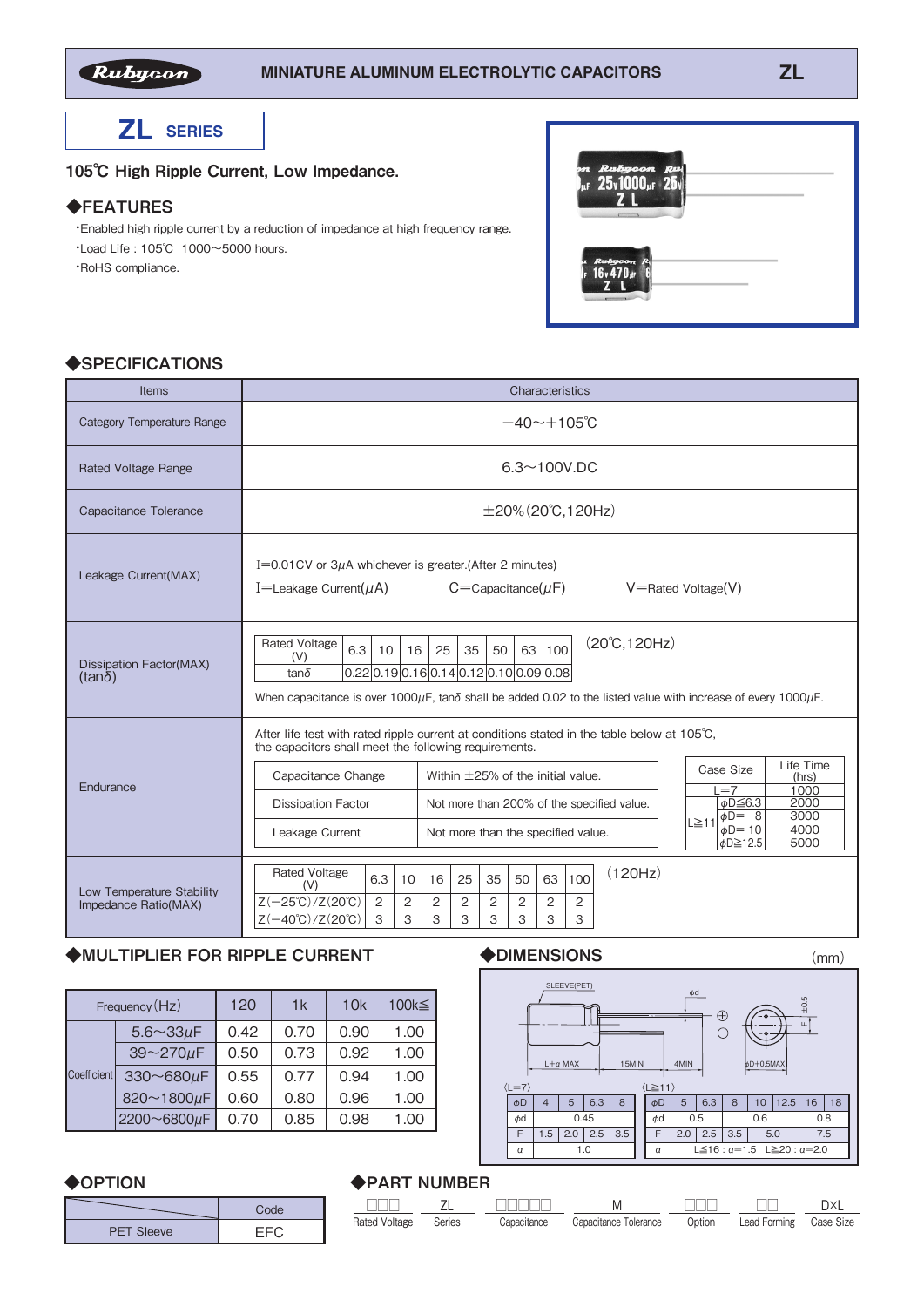ſ

## ◆**STANDARD SIZE**

| Rated<br>Voltage | capacitance | <b>Size</b><br>$\phi$ D $\times$ L(mm) | Rated ripple current<br>(mA r.m.s./105°C, 100kHz) | Impedance<br>$($ $\dot{\Omega}$ MAX) |                         |  | Rated<br>Voltage | capacitance | <b>Size</b><br>φD×L(mm) | Rated ripple current<br>(mA r.m.s./105°C, 100kHz) | Impedance<br>$($ $\Omega$ MAX $)$ |                         |
|------------------|-------------|----------------------------------------|---------------------------------------------------|--------------------------------------|-------------------------|--|------------------|-------------|-------------------------|---------------------------------------------------|-----------------------------------|-------------------------|
| $(V \cdot DC)$   | $(\mu F)$   |                                        |                                                   | 20°C, 100kHz                         | $-10^{\circ}$ C, 100kHz |  | $(V \cdot DC)$   | $(\mu F)$   |                         |                                                   | 20°C, 100kHz                      | $-10^{\circ}$ C, 100kHz |
|                  | 39          | $4\times7$                             | 130                                               | 0.85                                 | 2.6                     |  |                  | 18          | $4\times7$              | 130                                               | 0.92                              | 2.8                     |
|                  | 68          | $5\times7$                             | 210                                               | 0.43                                 | 1.3                     |  |                  | 33          | $5\times7$              | 210                                               | 0.45                              | 1.4                     |
|                  | 150         | $6.3 \times 7$                         | 300                                               | 0.23                                 | 0.69                    |  |                  | 56          | $5 \times 11$           | 250                                               | 0.30                              | 1.0                     |
|                  | 150         | $5 \times 11$                          | 250                                               | 0.30                                 | 1.0                     |  |                  | 68          | $6.3 \times 7$          | 300                                               | 0.24                              | 0.72                    |
|                  | 220         | $8\times7$                             | 380                                               | 0.15                                 | 0.45                    |  |                  | 120         | $8\times7$              | 380                                               | 0.15                              | 0.45                    |
|                  | 330         | $6.3 \times 11$                        | 405                                               | 0.13                                 | 0.41                    |  |                  | 120         | $6.3 \times 11$         | 405                                               | 0.13                              | 0.41                    |
|                  | 560         | $8\times11.5$                          | 760                                               | 0.072                                | 0.22                    |  |                  | 330         | $8\times11.5$           | 760                                               | 0.072                             | 0.22                    |
|                  | 820         | $8\times16$                            | 995                                               | 0.056                                | 0.17                    |  |                  | 470         | $8\times16$             | 995                                               | 0.056                             | 0.17                    |
| 6.3              | 1000        | $10 \times 12.5$                       | 1030                                              | 0.053                                | 0.16                    |  | 16               | 470         | $10 \times 12.5$        | 1030                                              | 0.053                             | 0.16                    |
| (0J)             | 1200        | $8\times20$                            | 1250                                              | 0.041                                | 0.13                    |  | (1C)             | 680         | $8\times20$             | 1250                                              | 0.041                             | 0.13                    |
|                  | 1200        | $10 \times 16$                         | 1430                                              | 0.038                                | 0.12                    |  |                  | 680         | $10 \times 16$          | 1430                                              | 0.038                             | 0.12                    |
|                  | 1500        | $10\times20$                           | 1820                                              | 0.023                                | 0.069                   |  |                  | 1000        | $10\times 20$           | 1820                                              | 0.023                             | 0.069                   |
|                  | 2200        | $10 \times 23$                         | 2150                                              | 0.022                                | 0.066                   |  |                  | 1200        | $10 \times 23$          | 2150                                              | 0.022                             | 0.066                   |
|                  | 3300        | $12.5 \times 20$                       | 2360                                              | 0.021                                | 0.053                   |  |                  | 1500        | $12.5 \times 20$        | 2360                                              | 0.021                             | 0.053                   |
|                  | 3900        | $12.5 \times 25$                       | 2770                                              | 0.018                                | 0.045                   |  |                  | 2200        | $12.5\times25$          | 2770                                              | 0.018                             | 0.045                   |
|                  | 4700        | $12.5 \times 30$                       | 3290                                              | 0.016                                | 0.041                   |  |                  | 2700        | $12.5 \times 30$        | 3290                                              | 0.016                             | 0.041                   |
|                  | 5600        | $12.5 \times 35$                       | 3400                                              | 0.015                                | 0.039                   |  |                  | 2700        | $16\times20$            | 3140                                              | 0.018                             | 0.045                   |
|                  | 5600        | $16 \times 20$                         | 3140                                              | 0.018                                | 0.045                   |  |                  | 3300        | $12.5 \times 35$        | 3400                                              | 0.015                             | 0.039                   |
|                  | 6800        | $16 \times 25$                         | 3460                                              | 0.016                                | 0.043                   |  |                  | 3900        | $16 \times 25$          | 3460                                              | 0.016                             | 0.043                   |
|                  | 27          | $4\times7$                             | 130                                               | 0.89                                 | 2.7                     |  |                  | 15          | $4\times 7$             | 130                                               | 0.94                              | 2.9                     |
|                  | 56          | $5\times7$                             | 210                                               | 0.44                                 | 1.4                     |  |                  | 27          | $5\times7$              | 210                                               | 0.46                              | 1.4                     |
|                  | 100         | $5 \times 11$                          | 250                                               | 0.30                                 | 1.0                     |  |                  | 47          | $5 \times 11$           | 250                                               | 0.30                              | 1.0                     |
|                  | 120         | $6.3 \times 7$                         | 300                                               | 0.23                                 | 0.69                    |  |                  | 56          | $6.3 \times 7$          | 300                                               | 0.24                              | 0.72                    |
|                  | 180         | $8\times7$                             | 380                                               | 0.15                                 | 0.45                    |  |                  | 100         | $8\times7$              | 380                                               | 0.15                              | 0.45                    |
|                  | 220         | $6.3 \times 11$                        | 405                                               | 0.13                                 | 0.41                    |  |                  | 100         | $6.3 \times 11$         | 405                                               | 0.13                              | 0.41                    |
|                  | 470         | $8\times11.5$                          | 760                                               | 0.072                                | 0.22                    |  |                  | 220         | $8\times11.5$           | 760                                               | 0.072                             | 0.22                    |
|                  | 680         | $8\times16$                            | 995                                               | 0.056                                | 0.17                    |  |                  | 330         | $8\times16$             | 995                                               | 0.056                             | 0.17                    |
| 10               | 680         | $10\times12.5$                         | 1030                                              | 0.053                                | 0.16                    |  | 25               | 330         | $10 \times 12.5$        | 1030                                              | 0.053                             | 0.16                    |
| (1A)             | 1000        | $8\times20$                            | 1250                                              | 0.041                                | 0.13                    |  | (1E)             | 470         | $8\times20$             | 1250                                              | 0.041                             | 0.13                    |
|                  | 1000        | $10 \times 16$                         | 1430                                              | 0.038                                | 0.12                    |  |                  | 470         | $10 \times 16$          | 1430                                              | 0.038                             | 0.12                    |
|                  | 1200        | $10\times20$                           | 1820                                              | 0.023                                | 0.069                   |  |                  | 680         | $10\times 20$           | 1820                                              | 0.023                             | 0.069                   |
|                  | 1500        | $10\times23$                           | 2150                                              | 0.022                                | 0.066                   |  |                  | 820         | $10\times23$            | 2150                                              | 0.022                             | 0.066                   |
|                  | 2200        | $12.5\times20$                         | 2360                                              | 0.021                                | 0.053                   |  |                  | 1000        | $12.5 \times 20$        | 2360                                              | 0.021                             | 0.053                   |
|                  | 3300        | $12.5\times25$                         | 2770                                              | 0.018                                | 0.045                   |  |                  | 1500        | $12.5 \times 25$        | 2770                                              | 0.018                             | 0.045                   |
|                  | 3900        | $12.5 \times 30$                       | 3290                                              | 0.016                                | 0.041                   |  |                  | 1800        | $12.5 \times 30$        | 3290                                              | 0.016                             | 0.041                   |
|                  | 3900        | $16 \times 20$                         | 3140                                              | 0.018                                | 0.045                   |  |                  | 1800        | $16\times20$            | 3140                                              | 0.018                             | 0.045                   |
|                  | 4700        | $\overline{12.5} \times 35$            | 3400                                              | 0.015                                | 0.039                   |  |                  | 2200        | $12.5 \times 35$        | 3400                                              | 0.015                             | 0.039                   |
|                  | 5600        | $16 \times 25$                         | 3460                                              | 0.016                                | 0.043                   |  |                  | 2700        | $16 \times 25$          | 3460                                              | 0.016                             | 0.043                   |